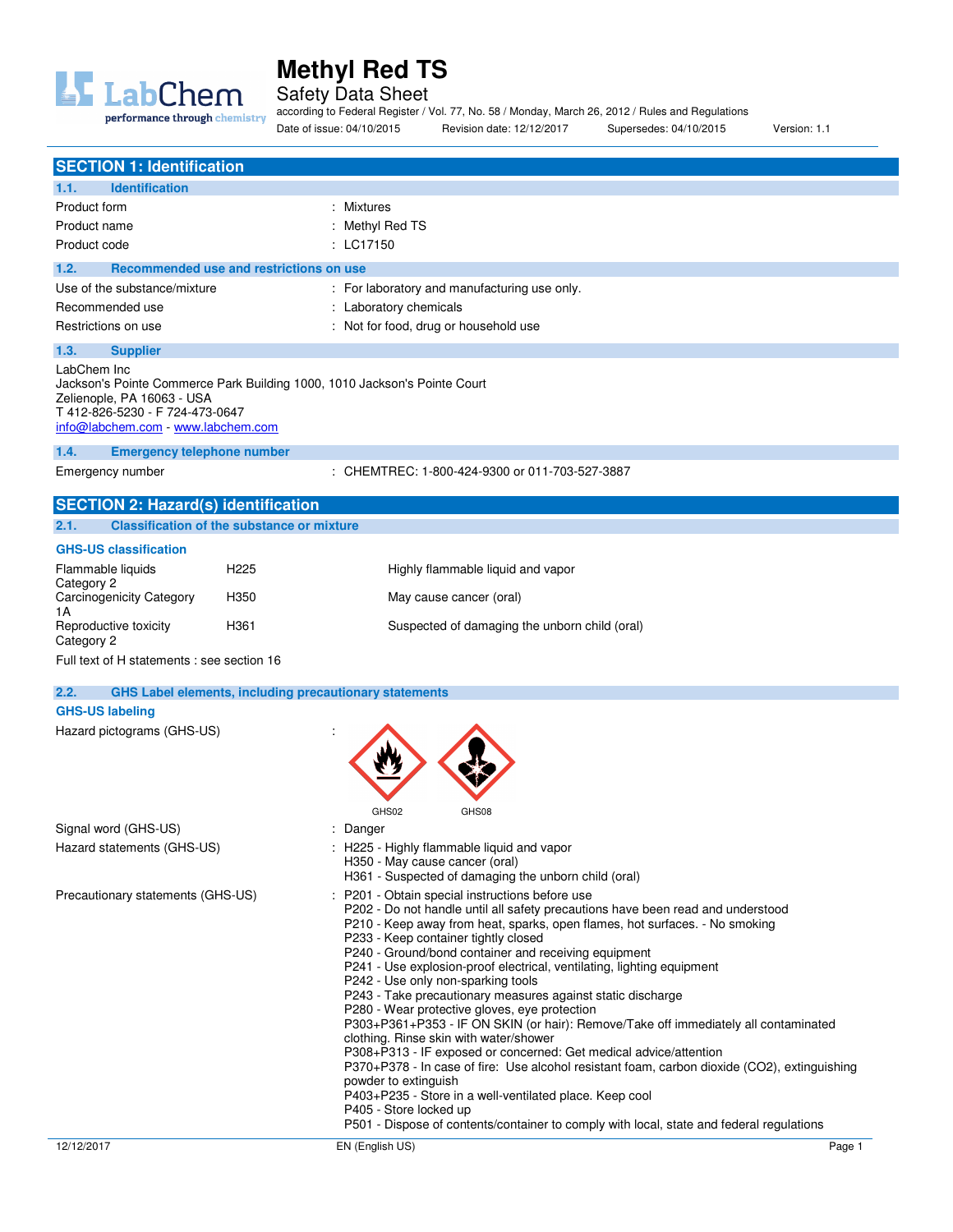## Safety Data Sheet

|                | according to Federal Register / Vol. 77, No. 58 / Monday, March 26, 2012 / Rules and Regulations                         |           |                                                                                      |      |                                                                                                   |
|----------------|--------------------------------------------------------------------------------------------------------------------------|-----------|--------------------------------------------------------------------------------------|------|---------------------------------------------------------------------------------------------------|
| 2.3.           | Other hazards which do not result in classification                                                                      |           |                                                                                      |      |                                                                                                   |
| classification | Other hazards not contributing to the                                                                                    |           | : None under normal conditions.                                                      |      |                                                                                                   |
| 2.4.           | <b>Unknown acute toxicity (GHS US)</b>                                                                                   |           |                                                                                      |      |                                                                                                   |
| Not applicable |                                                                                                                          |           |                                                                                      |      |                                                                                                   |
|                | <b>SECTION 3: Composition/Information on ingredients</b>                                                                 |           |                                                                                      |      |                                                                                                   |
| 3.1.           | <b>Substances</b>                                                                                                        |           |                                                                                      |      |                                                                                                   |
| Not applicable |                                                                                                                          |           |                                                                                      |      |                                                                                                   |
| 3.2.           | <b>Mixtures</b>                                                                                                          |           |                                                                                      |      |                                                                                                   |
| Name           |                                                                                                                          |           | <b>Product identifier</b>                                                            | %    | <b>GHS-US classification</b>                                                                      |
| Ethanol        |                                                                                                                          |           | (CAS-No.) 64-17-5                                                                    | 99.9 | Flam. Lig. 2, H225<br>Carc. 1A, H350<br>Repr. 2, H361                                             |
|                | Methyl Red, Free Acid                                                                                                    |           | (CAS-No.) 493-52-7                                                                   | 0.1  | Muta. 2, H341                                                                                     |
|                | Full text of hazard classes and H-statements : see section 16                                                            |           |                                                                                      |      |                                                                                                   |
|                | <b>SECTION 4: First-aid measures</b>                                                                                     |           |                                                                                      |      |                                                                                                   |
| 4.1.           | <b>Description of first aid measures</b>                                                                                 |           |                                                                                      |      |                                                                                                   |
|                | First-aid measures general                                                                                               |           | medical advice/attention.                                                            |      | : Never give anything by mouth to an unconscious person. IF exposed or concerned: Get             |
|                | First-aid measures after inhalation                                                                                      |           | : Allow victim to breathe fresh air. Allow the victim to rest.                       |      |                                                                                                   |
|                | First-aid measures after skin contact                                                                                    |           | Rinse skin with water/shower. Remove/Take off immediately all contaminated clothing. |      |                                                                                                   |
|                | First-aid measures after eye contact                                                                                     | persists. |                                                                                      |      | : Rinse immediately with plenty of water. Obtain medical attention if pain, blinking or redness   |
|                | First-aid measures after ingestion                                                                                       |           | : Rinse mouth. Do NOT induce vomiting. Obtain emergency medical attention.           |      |                                                                                                   |
| 4.2.           | Most important symptoms and effects (acute and delayed)                                                                  |           |                                                                                      |      |                                                                                                   |
|                | Symptoms/effects                                                                                                         |           | : Suspected of damaging fertility or the unborn child.                               |      |                                                                                                   |
|                | Symptoms/effects after inhalation                                                                                        |           | : Slight irritation.                                                                 |      |                                                                                                   |
|                | Symptoms/effects after skin contact                                                                                      |           | : May stain the skin.                                                                |      |                                                                                                   |
|                | Symptoms/effects after eye contact                                                                                       |           | : Mild eye irritation.                                                               |      |                                                                                                   |
|                | Symptoms/effects after ingestion                                                                                         |           | : Dizziness. Drunkenness. Nausea. Vomiting.                                          |      |                                                                                                   |
| 4.3.           | Immediate medical attention and special treatment, if necessary                                                          |           |                                                                                      |      |                                                                                                   |
|                | Obtain medical assistance.                                                                                               |           |                                                                                      |      |                                                                                                   |
|                | <b>SECTION 5: Fire-fighting measures</b>                                                                                 |           |                                                                                      |      |                                                                                                   |
| 5.1.           | Suitable (and unsuitable) extinguishing media                                                                            |           |                                                                                      |      |                                                                                                   |
|                | Suitable extinguishing media                                                                                             |           | : Foam. Dry powder. Carbon dioxide. Water spray. Sand.                               |      |                                                                                                   |
|                | Unsuitable extinguishing media                                                                                           |           | : Do not use a heavy water stream.                                                   |      |                                                                                                   |
| 5.2.           | Specific hazards arising from the chemical                                                                               |           |                                                                                      |      |                                                                                                   |
| Fire hazard    |                                                                                                                          |           | : Highly flammable liquid and vapor.                                                 |      |                                                                                                   |
|                | Explosion hazard                                                                                                         |           | : May form flammable/explosive vapor-air mixture.                                    |      |                                                                                                   |
| 5.3.           | Special protective equipment and precautions for fire-fighters                                                           |           |                                                                                      |      |                                                                                                   |
|                | : Use water spray or fog for cooling exposed containers. Exercise caution when fighting any<br>Firefighting instructions |           |                                                                                      |      |                                                                                                   |
|                | Protection during firefighting                                                                                           |           | chemical fire. Prevent fire-fighting water from entering environment.                |      | : Do not enter fire area without proper protective equipment, including respiratory protection.   |
|                | <b>SECTION 6: Accidental release measures</b>                                                                            |           |                                                                                      |      |                                                                                                   |
| 6.1.           | Personal precautions, protective equipment and emergency procedures                                                      |           |                                                                                      |      |                                                                                                   |
|                | General measures                                                                                                         | smoking.  |                                                                                      |      | : Remove ignition sources. Use special care to avoid static electric charges. No naked lights. No |
| 6.1.1.         | For non-emergency personnel                                                                                              |           |                                                                                      |      |                                                                                                   |

Protective equipment **in the case of the Case** of the Safety glasses. Gloves.

Emergency procedures **in the case of the Contract Evacuate** unnecessary personnel.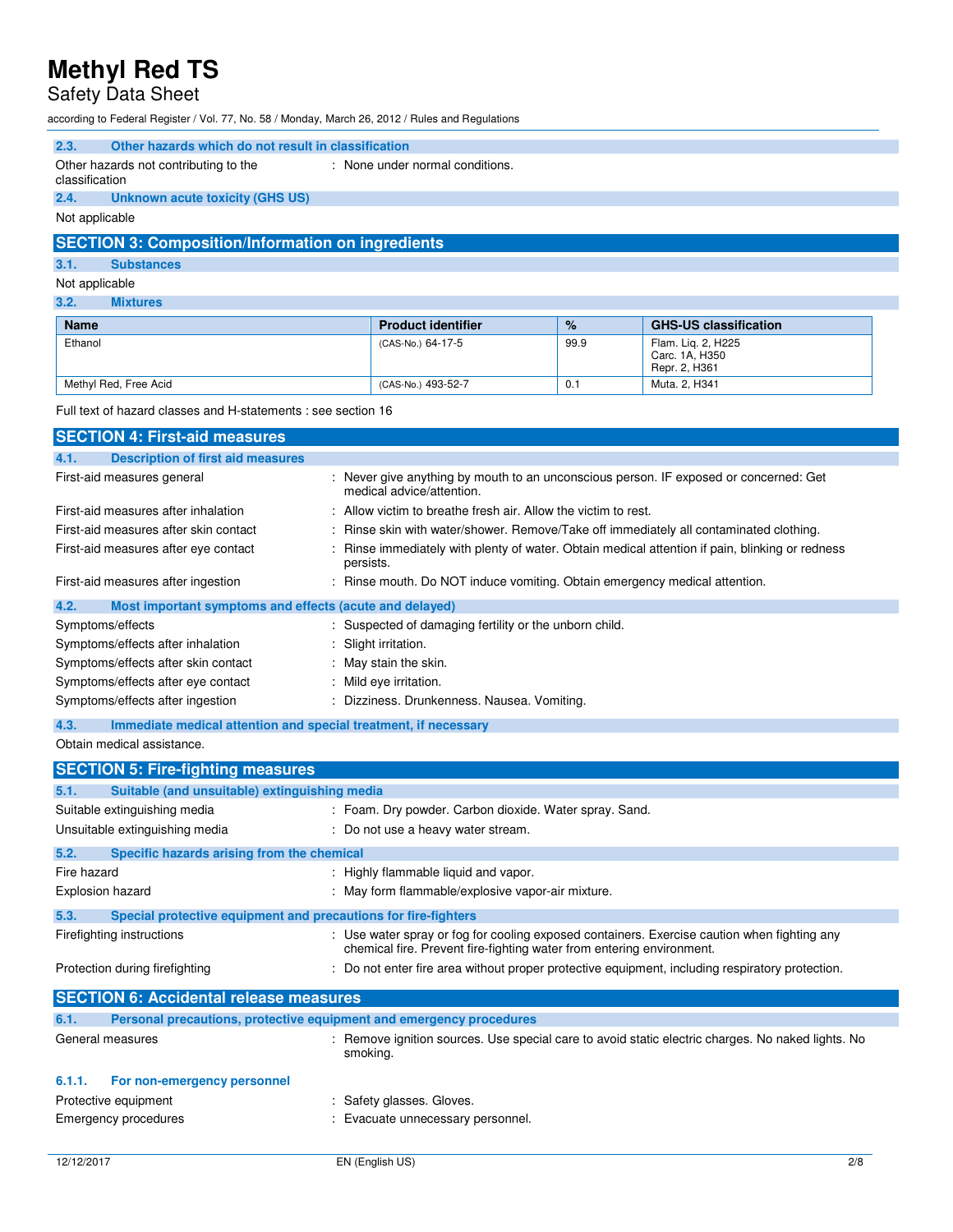## Safety Data Sheet

| according to Federal Register / Vol. 77, No. 58 / Monday, March 26, 2012 / Rules and Regulations |                                                                                                                                                                                                                                                                                                                                                                                      |
|--------------------------------------------------------------------------------------------------|--------------------------------------------------------------------------------------------------------------------------------------------------------------------------------------------------------------------------------------------------------------------------------------------------------------------------------------------------------------------------------------|
| For emergency responders<br>6.1.2.                                                               |                                                                                                                                                                                                                                                                                                                                                                                      |
| Protective equipment                                                                             | : Equip cleanup crew with proper protection.                                                                                                                                                                                                                                                                                                                                         |
| Emergency procedures                                                                             | : Ventilate area.                                                                                                                                                                                                                                                                                                                                                                    |
| 6.2.<br><b>Environmental precautions</b>                                                         |                                                                                                                                                                                                                                                                                                                                                                                      |
|                                                                                                  | Prevent entry to sewers and public waters. Notify authorities if liquid enters sewers or public waters.                                                                                                                                                                                                                                                                              |
| 6.3.<br>Methods and material for containment and cleaning up                                     |                                                                                                                                                                                                                                                                                                                                                                                      |
| Methods for cleaning up                                                                          | : Soak up spills with inert solids, such as clay or diatomaceous earth as soon as possible. Collect<br>spillage. Store away from other materials.                                                                                                                                                                                                                                    |
| <b>Reference to other sections</b><br>6.4.                                                       |                                                                                                                                                                                                                                                                                                                                                                                      |
| See Heading 8. Exposure controls and personal protection.                                        |                                                                                                                                                                                                                                                                                                                                                                                      |
|                                                                                                  |                                                                                                                                                                                                                                                                                                                                                                                      |
| <b>SECTION 7: Handling and storage</b>                                                           |                                                                                                                                                                                                                                                                                                                                                                                      |
| <b>Precautions for safe handling</b><br>7.1.                                                     |                                                                                                                                                                                                                                                                                                                                                                                      |
| Additional hazards when processed                                                                | : Handle empty containers with care because residual vapors are flammable.                                                                                                                                                                                                                                                                                                           |
| Precautions for safe handling                                                                    | : Wash hands and other exposed areas with mild soap and water before eating, drinking or<br>smoking and when leaving work. Provide good ventilation in process area to prevent formation<br>of vapor. No naked lights. No smoking. Use only non-sparking tools. Obtain special instructions<br>before use. Do not handle until all safety precautions have been read and understood. |
| Conditions for safe storage, including any incompatibilities<br>7.2.                             |                                                                                                                                                                                                                                                                                                                                                                                      |
| <b>Technical measures</b>                                                                        | Proper grounding procedures to avoid static electricity should be followed. Ground/bond<br>container and receiving equipment. Use explosion-proof electrical/ventilating/lighting/<br>equipment.                                                                                                                                                                                     |

- Incompatible products in the strong oxidizers.
- Incompatible materials **incompatible materials** : Sources of ignition. Direct sunlight. Heat sources.

### **SECTION 8: Exposure controls/personal protection**

## **8.1. Control parameters**

| Methyl Red, Free Acid (493-52-7) |                                      |                                                                   |  |
|----------------------------------|--------------------------------------|-------------------------------------------------------------------|--|
| Not applicable                   |                                      |                                                                   |  |
| Ethanol (64-17-5)                |                                      |                                                                   |  |
| <b>ACGIH</b>                     | ACGIH STEL (ppm)                     | 1000 ppm (Ethanol; USA; Short time value; TLV -<br>Adopted Value) |  |
| <b>OSHA</b>                      | OSHA PEL (TWA) (mg/m <sup>3</sup> )  | 1900 mg/m $3$                                                     |  |
| <b>OSHA</b>                      | OSHA PEL (TWA) (ppm)                 | 1000 ppm                                                          |  |
| <b>IDLH</b>                      | US IDLH (ppm)                        | 3300 ppm                                                          |  |
| <b>NIOSH</b>                     | NIOSH REL (TWA) (mg/m <sup>3</sup> ) | 1900 mg/m $3$                                                     |  |
| <b>NIOSH</b>                     | NIOSH REL (TWA) (ppm)                | 1000 ppm                                                          |  |

### **8.2. Appropriate engineering controls**

Appropriate engineering controls : Emergency eye wash fountains should be available in the immediate vicinity of any potential exposure.

**8.3. Individual protection measures/Personal protective equipment** 

### **Personal protective equipment:**

#### Gloves. Safety glasses.



#### **Hand protection:**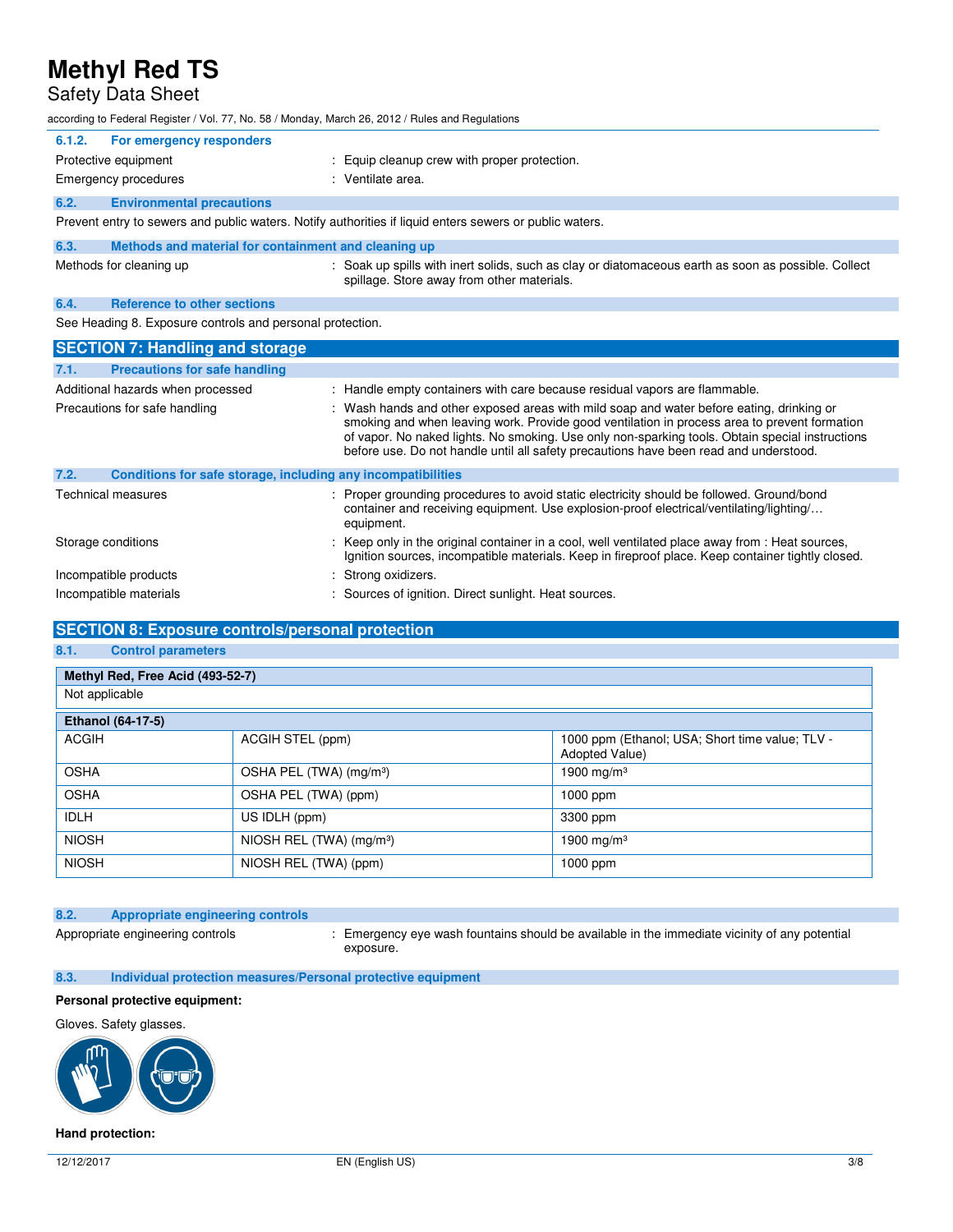# Safety Data Sheet

according to Federal Register / Vol. 77, No. 58 / Monday, March 26, 2012 / Rules and Regulations

Wear protective gloves

#### **Eye protection:**

Chemical goggles or safety glasses

### **Respiratory protection:**

Respiratory protection not required in normal conditions

### **Other information:**

Do not eat, drink or smoke during use.

| <b>SECTION 9: Physical and chemical properties</b>                                   |
|--------------------------------------------------------------------------------------|
| Information on basic physical and chemical properties                                |
| : Liquid                                                                             |
| : orange                                                                             |
| $:$ Alcohol odour                                                                    |
| : No data available                                                                  |
| : No data available                                                                  |
| : No data available                                                                  |
| : No data available                                                                  |
| : No data available                                                                  |
| : No data available                                                                  |
| : No data available                                                                  |
| : Highly flammable liquid and vapor.                                                 |
| : No data available                                                                  |
| : No data available                                                                  |
| : No data available                                                                  |
| $: 0.8$ g/ml                                                                         |
| : Soluble in ethanol. Soluble in isopropanol. Soluble in methanol. Soluble in water. |
| : No data available                                                                  |
| : No data available                                                                  |
| : No data available                                                                  |
| : No data available                                                                  |
| : No data available                                                                  |
| : No data available                                                                  |
| : No data available                                                                  |
| : No data available                                                                  |
|                                                                                      |

### **9.2. Other information**

No additional information available

|                   | <b>SECTION 10: Stability and reactivity</b>                                        |  |  |  |
|-------------------|------------------------------------------------------------------------------------|--|--|--|
| 10.1.             | <b>Reactivity</b>                                                                  |  |  |  |
|                   | No additional information available                                                |  |  |  |
| 10.2.             | <b>Chemical stability</b>                                                          |  |  |  |
|                   | Highly flammable liquid and vapor. May form flammable/explosive vapor-air mixture. |  |  |  |
| 10.3.             | <b>Possibility of hazardous reactions</b>                                          |  |  |  |
| Not established.  |                                                                                    |  |  |  |
| 10.4.             | <b>Conditions to avoid</b>                                                         |  |  |  |
|                   | Direct sunlight. Extremely high or low temperatures. Open flame.                   |  |  |  |
| 10.5.             | Incompatible materials                                                             |  |  |  |
| Strong oxidizers. |                                                                                    |  |  |  |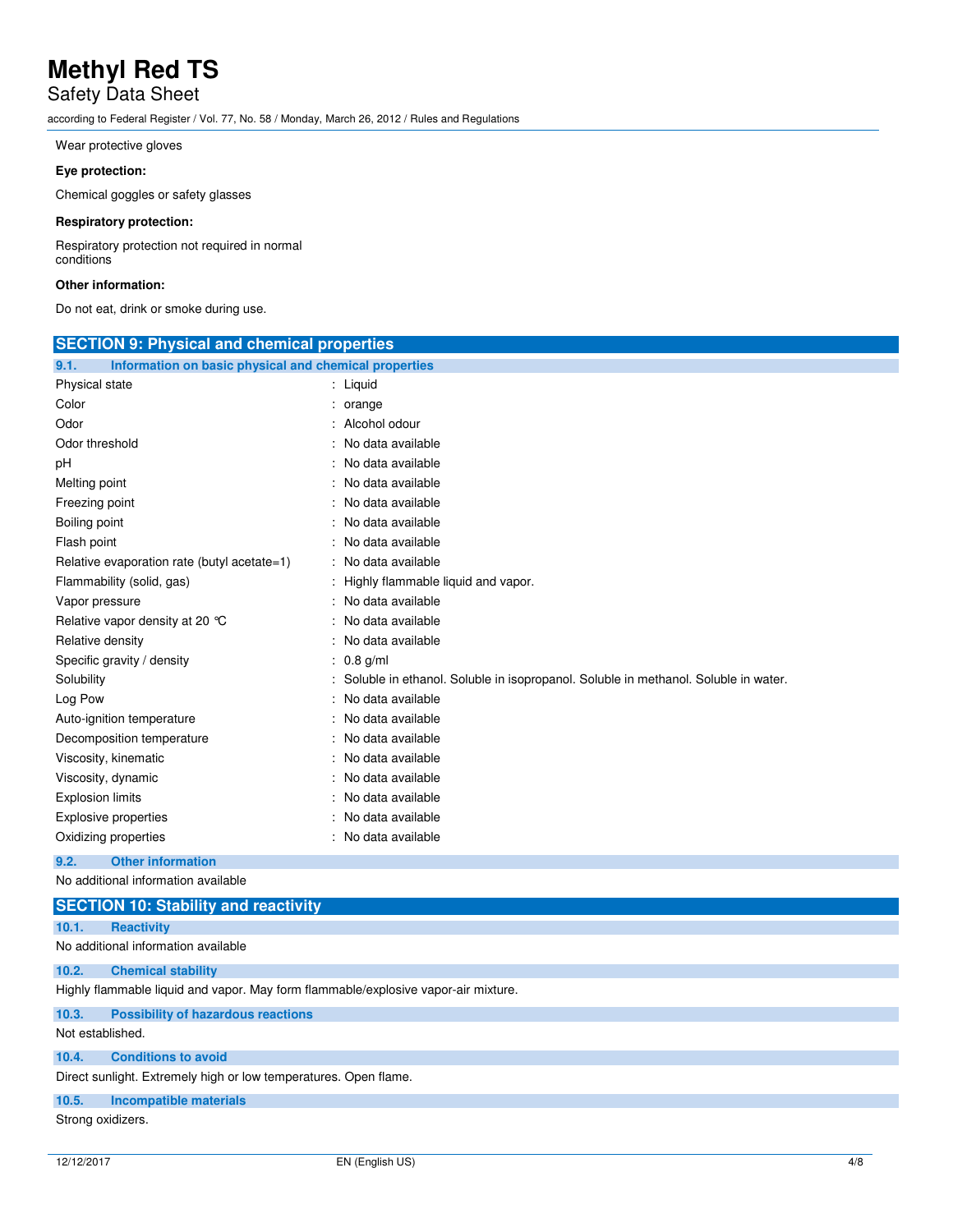## Safety Data Sheet

according to Federal Register / Vol. 77, No. 58 / Monday, March 26, 2012 / Rules and Regulations

| <b>Hazardous decomposition products</b><br>10.6.                    |                                                                   |  |
|---------------------------------------------------------------------|-------------------------------------------------------------------|--|
| Nitrogen oxides. Carbon monoxide. Carbon dioxide. Sulfur compounds. |                                                                   |  |
| <b>SECTION 11: Toxicological information</b>                        |                                                                   |  |
| 11.1.<br>Information on toxicological effects                       |                                                                   |  |
|                                                                     |                                                                   |  |
| Likely routes of exposure                                           | : Inhalation; Skin and eye contact                                |  |
| Acute toxicity                                                      | Not classified                                                    |  |
| Ethanol (64-17-5)                                                   |                                                                   |  |
| LD50 oral rat                                                       | 10740 mg/kg (Rat; Experimental value, Rat; Experimental value)    |  |
| LD50 dermal rabbit                                                  | > 16000 mg/kg (Rabbit; Literature study)                          |  |
| ATE US (oral)                                                       | 10740 mg/kg body weight                                           |  |
| Skin corrosion/irritation                                           | Not classified                                                    |  |
| Serious eye damage/irritation                                       | Not classified                                                    |  |
| Respiratory or skin sensitization                                   | Not classified                                                    |  |
| Germ cell mutagenicity                                              | Not classified                                                    |  |
| Carcinogenicity                                                     | May cause cancer (oral).                                          |  |
| Methyl Red, Free Acid (493-52-7)                                    |                                                                   |  |
| IARC group                                                          | 3 - Not classifiable                                              |  |
| <b>Ethanol (64-17-5)</b>                                            |                                                                   |  |
| IARC group                                                          | 1 - Carcinogenic to humans                                        |  |
| Reproductive toxicity                                               | Suspected of damaging the unborn child (oral).                    |  |
| Specific target organ toxicity - single exposure                    | Not classified                                                    |  |
| Specific target organ toxicity – repeated<br>exposure               | : Not classified                                                  |  |
| Aspiration hazard                                                   | Not classified                                                    |  |
| Potential Adverse human health effects and<br>symptoms              | Based on available data, the classification criteria are not met. |  |
| Symptoms/effects after inhalation                                   | Slight irritation.                                                |  |
| Symptoms/effects after skin contact                                 | May stain the skin.                                               |  |
| Symptoms/effects after eye contact                                  | Mild eye irritation.                                              |  |
| Symptoms/effects after ingestion                                    | Dizziness. Drunkenness. Nausea. Vomiting.                         |  |

## **SECTION 12: Ecological information**

### **12.1. Toxicity**

| <b>Ethanol (64-17-5)</b>                      |                                                                                                               |
|-----------------------------------------------|---------------------------------------------------------------------------------------------------------------|
| LC50 fish 1                                   | 14200 mg/l (LC50; US EPA; 96 h; Pimephales promelas; Flow-through system; Fresh water;<br>Experimental value) |
| 12.2.<br><b>Persistence and degradability</b> |                                                                                                               |
| <b>Methyl Red TS</b>                          |                                                                                                               |
| Persistence and degradability                 | Not established.                                                                                              |
| <b>Ethanol (64-17-5)</b>                      |                                                                                                               |
| Persistence and degradability                 | Readily biodegradable in water. Biodegradable in the soil. Highly mobile in soil.                             |
| Biochemical oxygen demand (BOD)               | $0.8 - 0.967$ g O <sub>2</sub> /g substance                                                                   |
| Chemical oxygen demand (COD)                  | 1.7 g O <sub>2</sub> /g substance                                                                             |
| <b>ThOD</b>                                   | 2.1 g $O_2$ /g substance                                                                                      |
| BOD (% of ThOD)                               | 0.43                                                                                                          |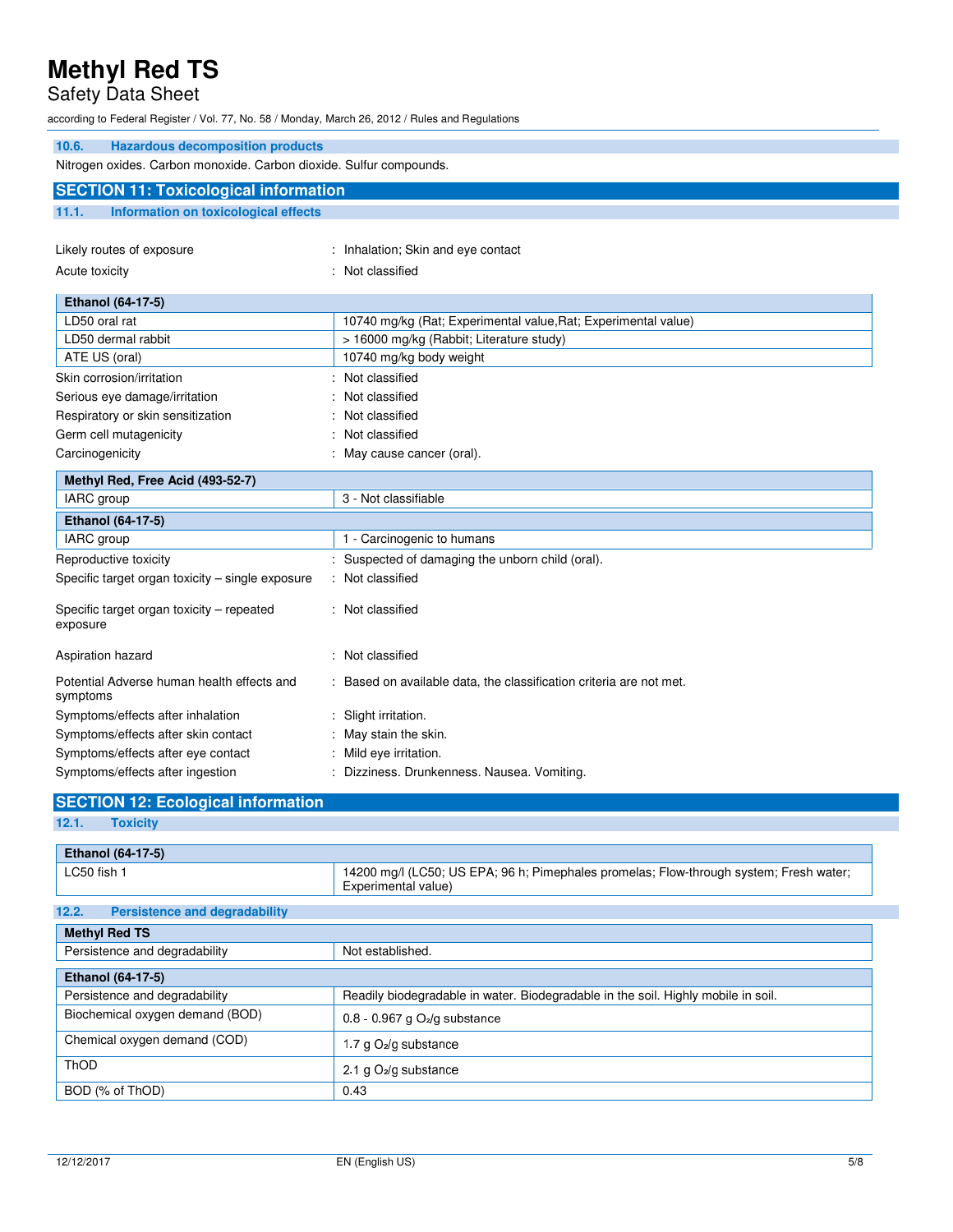# Safety Data Sheet

according to Federal Register / Vol. 77, No. 58 / Monday, March 26, 2012 / Rules and Regulations

| 12.3.<br><b>Bioaccumulative potential</b>                                 |                                                                                                                                             |
|---------------------------------------------------------------------------|---------------------------------------------------------------------------------------------------------------------------------------------|
| <b>Methyl Red TS</b>                                                      |                                                                                                                                             |
| Bioaccumulative potential                                                 | Not established.                                                                                                                            |
|                                                                           |                                                                                                                                             |
| Ethanol (64-17-5)<br>BCF fish 1                                           |                                                                                                                                             |
| Log Pow                                                                   | 1 (BCF; Other; 72 h; Cyprinus carpio; Static system; Fresh water; Read-across)<br>-0.31 (Experimental value)                                |
| Bioaccumulative potential                                                 | Low potential for bioaccumulation (Log Kow $<$ 4).                                                                                          |
|                                                                           |                                                                                                                                             |
| 12.4.<br><b>Mobility in soil</b>                                          |                                                                                                                                             |
| Ethanol (64-17-5)                                                         |                                                                                                                                             |
| Surface tension                                                           | 0.022 N/m (20 $°C$ )                                                                                                                        |
| Log Koc                                                                   | Koc.PCKOCWIN v1.66; 1; Read-across                                                                                                          |
| 12.5.<br><b>Other adverse effects</b>                                     |                                                                                                                                             |
| Effect on the global warming                                              | : No known effects from this product.                                                                                                       |
| <b>GWPmix comment</b>                                                     | : No known effects from this product.                                                                                                       |
|                                                                           |                                                                                                                                             |
| Other information                                                         | : Avoid release to the environment.                                                                                                         |
| <b>SECTION 13: Disposal considerations</b>                                |                                                                                                                                             |
| <b>Disposal methods</b><br>13.1.                                          |                                                                                                                                             |
| Waste disposal recommendations                                            | : Dispose in a safe manner in accordance with local/national regulations. Dispose of                                                        |
|                                                                           | contents/container to comply with local, state and federal regulations.                                                                     |
| Additional information                                                    | : Handle empty containers with care because residual vapors are flammable.                                                                  |
| Ecology - waste materials                                                 | : Avoid release to the environment.                                                                                                         |
| <b>SECTION 14: Transport information</b>                                  |                                                                                                                                             |
| <b>Department of Transportation (DOT)</b>                                 |                                                                                                                                             |
| In accordance with DOT                                                    |                                                                                                                                             |
| Transport document description                                            | : UN1170 Ethanol solutions, 3, II                                                                                                           |
|                                                                           |                                                                                                                                             |
| UN-No.(DOT)                                                               | : UN1170                                                                                                                                    |
| Proper Shipping Name (DOT)                                                | : Ethanol solutions                                                                                                                         |
| Transport hazard class(es) (DOT)                                          | : 3 - Class 3 - Flammable and combustible liquid 49 CFR 173.120                                                                             |
| Packing group (DOT)<br>Hazard labels (DOT)                                | : II - Medium Danger<br>: 3 - Flammable liquid                                                                                              |
|                                                                           |                                                                                                                                             |
|                                                                           |                                                                                                                                             |
|                                                                           | FLAMMABLE LIQUID/                                                                                                                           |
|                                                                           |                                                                                                                                             |
|                                                                           |                                                                                                                                             |
| DOT Packaging Non Bulk (49 CFR 173.xxx)                                   | : 202                                                                                                                                       |
| DOT Packaging Bulk (49 CFR 173.xxx)                                       | : 242<br>: 24 - Alcoholic beverages containing more than 70 percent alcohol by volume must be                                               |
| DOT Special Provisions (49 CFR 172.102)                                   | transported as materials in Packing Group II. Alcoholic beverages containing more than 24                                                   |
|                                                                           | percent but not more than 70 percent alcohol by volume must be transported as materials in                                                  |
|                                                                           | Packing Group III.<br>IB2 - Authorized IBCs: Metal (31A, 31B and 31N); Rigid plastics (31H1 and 31H2); Composite                            |
|                                                                           | (31HZ1). Additional Requirement: Only liquids with a vapor pressure less than or equal to 110                                               |
|                                                                           | kPa at 50 C (1.1 bar at 122 F), or 130 kPa at 55 C (1.3 bar at 131 F) are authorized.                                                       |
|                                                                           | T4 - 2.65 178.274(d)(2) Normal 178.275(d)(3)<br>TP1 - The maximum degree of filling must not exceed the degree of filling determined by the |
|                                                                           | following: Degree of filling = $97/1 + a$ (tr - tf) Where: tr is the maximum mean bulk temperature                                          |
|                                                                           | during transport, and tf is the temperature in degrees celsius of the liquid during filling.                                                |
| DOT Packaging Exceptions (49 CFR 173.xxx)                                 | : 4b, 150                                                                                                                                   |
| DOT Quantity Limitations Passenger aircraft/rail : 5 L<br>(49 CFR 173.27) |                                                                                                                                             |
|                                                                           |                                                                                                                                             |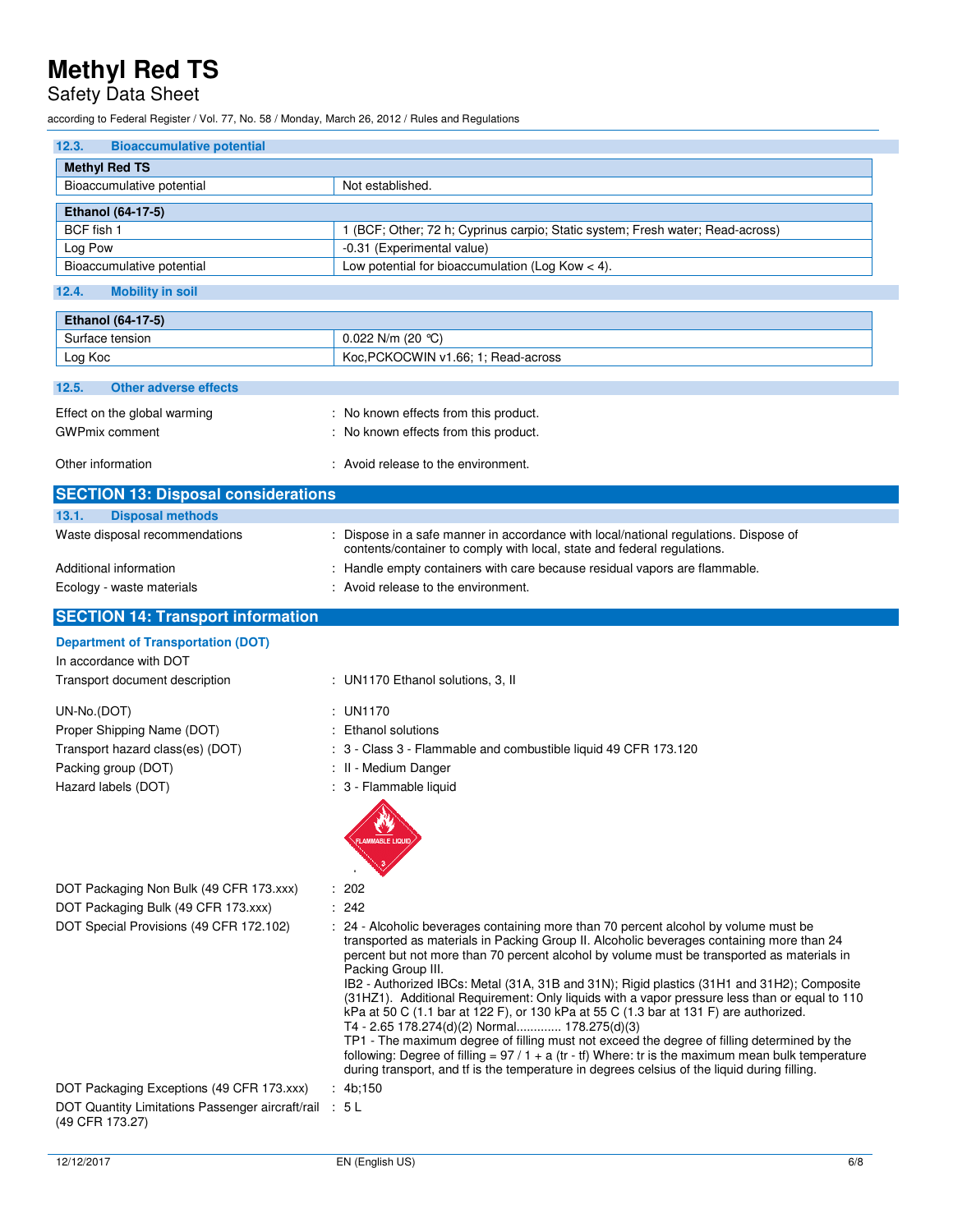## Safety Data Sheet

according to Federal Register / Vol. 77, No. 58 / Monday, March 26, 2012 / Rules and Regulations

| DOT Quantity Limitations Cargo aircraft only (49 : 60 L<br>CFR 175.75) |                                                                                                            |
|------------------------------------------------------------------------|------------------------------------------------------------------------------------------------------------|
| DOT Vessel Stowage Location                                            | : A - The material may be stowed "on deck" or "under deck" on a cargo vessel and on a<br>passenger vessel. |
| Other information                                                      | : No supplementary information available.                                                                  |

| <b>SECTION 15: Regulatory information</b> |                                                                                   |
|-------------------------------------------|-----------------------------------------------------------------------------------|
| 15.1. US Federal regulations              |                                                                                   |
| <b>Methyl Red TS</b>                      |                                                                                   |
| SARA Section 311/312 Hazard Classes       | Delayed (chronic) health hazard<br>Fire hazard<br>Immediate (acute) health hazard |

All components of this product are listed, or excluded from listing, on the United States Environmental Protection Agency Toxic Substances Control Act (TSCA) inventory

#### **15.2. International regulations**

**CANADA**  No additional information available

#### **EU-Regulations**

No additional information available

#### **National regulations**

#### **Ethanol (64-17-5)**

### **15.3. US State regulations**

 California Proposition 65 - This product does not contain any substances known to the state of California to cause cancer, developmental and/or reproductive harm

| <b>SECTION 16: Other information</b> |                                         |                                                                                                                                                                                        |  |  |  |
|--------------------------------------|-----------------------------------------|----------------------------------------------------------------------------------------------------------------------------------------------------------------------------------------|--|--|--|
|                                      | <b>Revision date</b>                    | : 12/12/2017                                                                                                                                                                           |  |  |  |
| Other information                    |                                         | : None.                                                                                                                                                                                |  |  |  |
|                                      | Full text of H-phrases: see section 16: |                                                                                                                                                                                        |  |  |  |
|                                      | H <sub>225</sub>                        | Highly flammable liquid and vapor                                                                                                                                                      |  |  |  |
|                                      | H <sub>341</sub>                        | Suspected of causing genetic defects                                                                                                                                                   |  |  |  |
|                                      | H350                                    | May cause cancer                                                                                                                                                                       |  |  |  |
|                                      | H <sub>361</sub>                        | Suspected of damaging fertility or the unborn child                                                                                                                                    |  |  |  |
| NFPA health hazard                   |                                         | : 2 - Materials that, under emergency conditions, can cause<br>temporary incapacitation or residual injury.                                                                            |  |  |  |
| NFPA fire hazard                     |                                         | 3<br>: 3 - Liquids and solids (including finely divided suspended<br>solids) that can be ignited under almost all ambient<br>$\overline{2}$<br>$\mathbf{0}$<br>temperature conditions. |  |  |  |
| NFPA reactivity                      |                                         | : 0 - Material that in themselves are normally stable, even<br>under fire conditions.                                                                                                  |  |  |  |